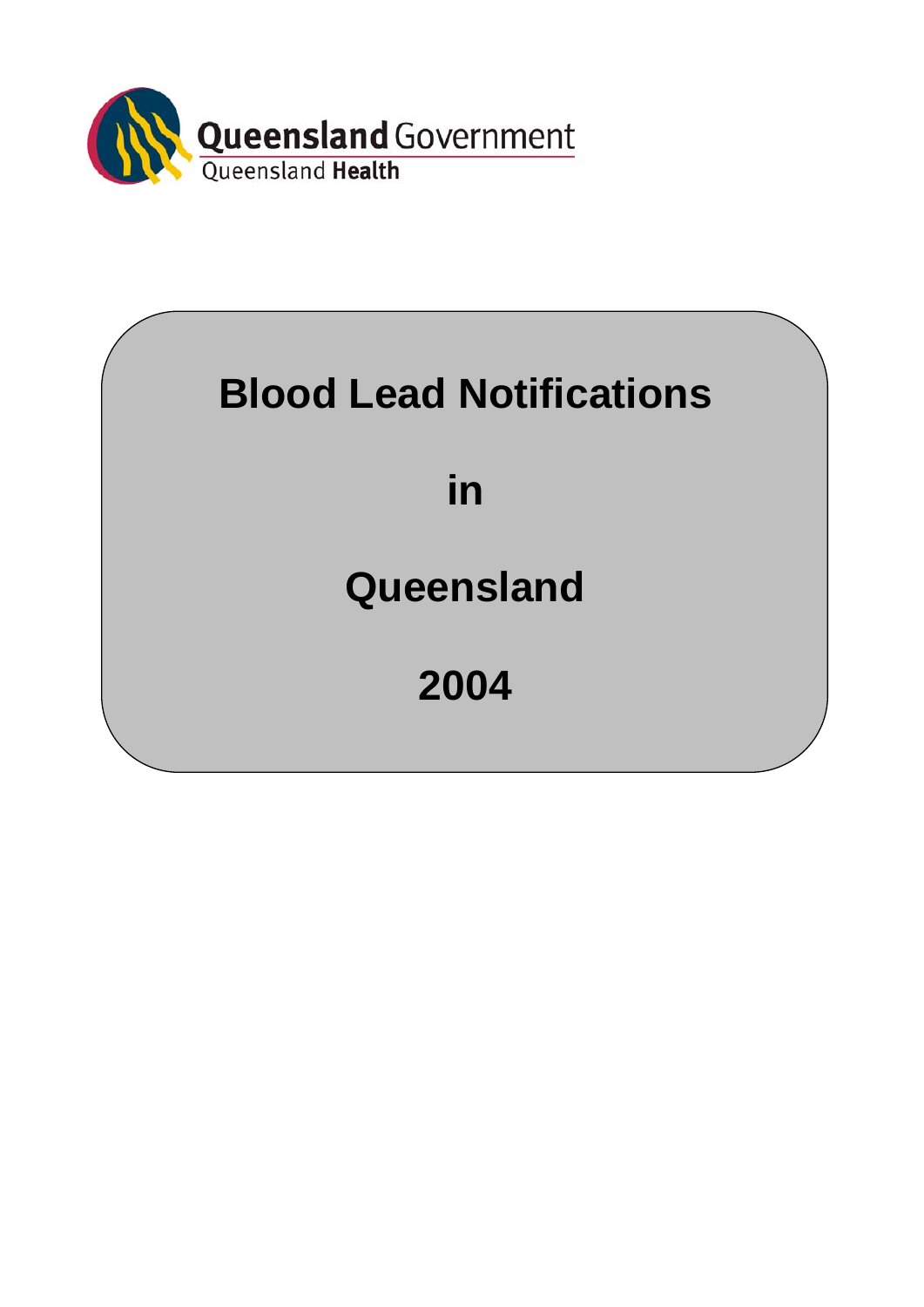#### **Background**

Exposure to lead can be a significant population health problem. It can affect the health of children, unborn babies and adults occupationally and non-occupationally.

Children under the age of five are at greatest risk. This is because:

- the brain in young children is still maturing and appears to be more vulnerable to lead
- exploratory hand-to-mouth activity of children places them at higher risk of ingesting lead from a contaminated environment
- children absorb a much higher proportion of ingested lead than adults (40 to 50% compared to 3 to 10% for adults).

Population-based epidemiological studies have found elevated exposure to lead in early childhood to be associated with impaired cognitive development. Symptoms of high blood lead levels may include reduced attention span, reduced spatial skills, poorer performance at school, constipation, abdominal colic and behavioural problems. However, unless levels are significantly elevated, children with high blood lead are usually asymptomatic.

Exposure to lead in pregnancy can affect the unborn baby. Complications from high levels of exposure include premature birth, low birth weight, miscarriage and stillbirth. The baby may also suffer impaired learning and cognitive development.

Symptoms in adults, if any, depend on the level of exposure. High levels can cause joint and muscle pain, muscle cramps, anaemia, nausea, constipation, colicky abdominal pain, sleep problems, reduced concentration and headaches. At very high levels, lead may cause encephalopathy (ie. a disease of the brain) and convulsions. Lengthy high level exposure to lead can be associated with chronic renal damage.

Elevated blood lead levels are notifiable in Queensland. Distinction is made between occupational and non-occupational exposure when determining whether a blood lead level is notifiable. The criteria for notification are:

- demonstration of a blood lead level of 0.73 µmol/L (~15 µg/dL) and greater in any person **not** known to be occupationally exposed to lead, **or**
- demonstration of a blood lead level of 2.41 µmol/L (~50 µg/dL) and greater in any person known to be occupationally exposed to lead.

Pathology laboratories or the employer notify Queensland Health when a blood lead level meets the notification criteria. In association with the attending medical practitioner, an attempt is then made to identify the source of exposure. Ambient air, paint, soil and dust, water, food, cosmetics, traditional medicines and occupational environments are all considered. The follow-up of children with a blood lead level of 0.73  $\mu$ mol/L (~15  $\mu$ g/dL) and greater may involve an inspection of the local environment of their home. Environmental sampling may be carried out in this case. The case, parent or guardian are advised of the nature of the condition and potential or identified sources of exposure. Advice on how to reduce exposure is offered. Follow-up testing of the blood lead level is recommended to ascertain the effectiveness of implemented exposure control measures.

#### **Methods**

The following report is an analysis of the 2004 data on notifiable cases of blood lead levels from the Notifiable Conditions System (NOCS) that is held and maintained by Queensland Health. Microsoft Excel was used to analyse the data. Notifications where the occupational status was unknown were excluded from the analysis, of which there was one in 2004.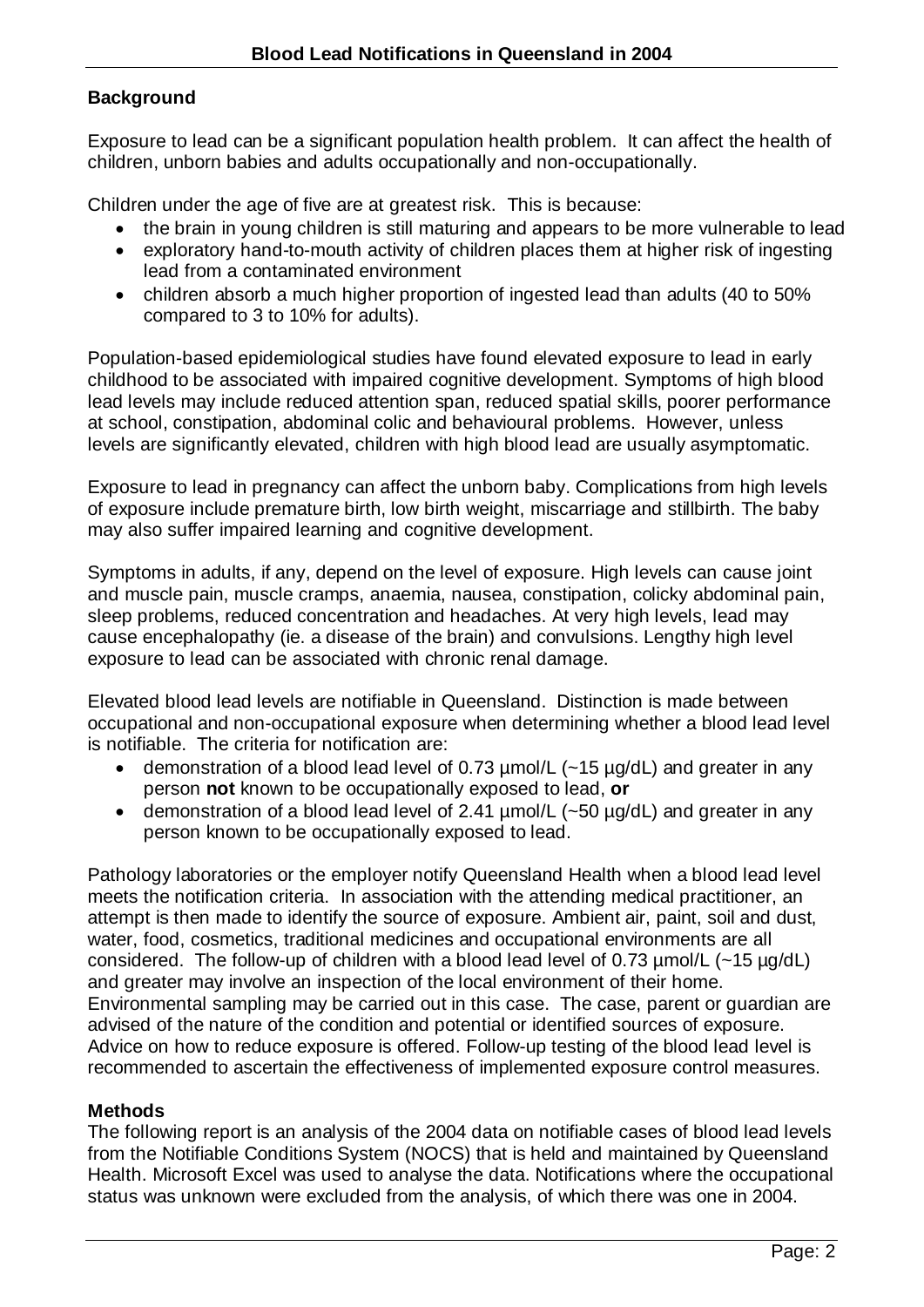### **Part A: Non-Occupational Blood Lead Notifications in 2004**

#### **Total notifications**

• Total non-occupational notifications declined significantly from the previous year.



#### **Child notifications (0 to 4 years)**

• Five children (representing 18% of total non-occupational notifications) aged 0 to four years had notifiable blood lead levels in 2004. The number of notifications in 2004 was significantly lower than recorded in the previous nine years.



#### **Notifiable Blood Lead Levels in Queensland Notifications for Children (0 to 4 years)**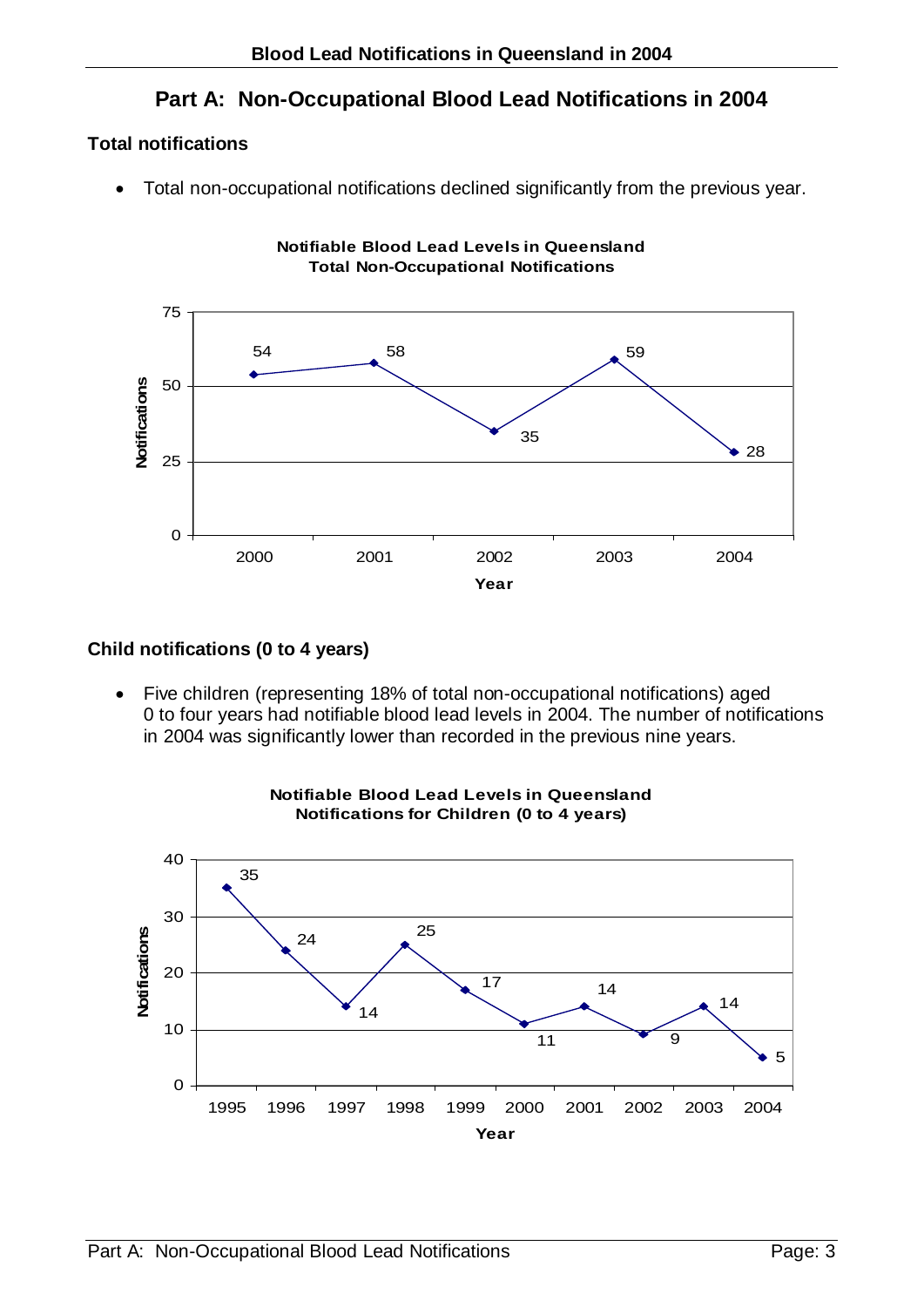#### **Blood lead levels**

#### *Total non-occupational notifications*

• Median blood lead levels appear to have plateaued. The range of blood lead levels was lower than recorded in the previous four years.





*Child notifications (0 to 4 years)* 

• Median blood lead levels appear to have plateaued. The range of blood lead levels was noticeably lower than recorded in the previous four years.



#### **Notifiable Blood Lead Levels in Queensland Notifications for Children (0 to 4 years) (median and range)**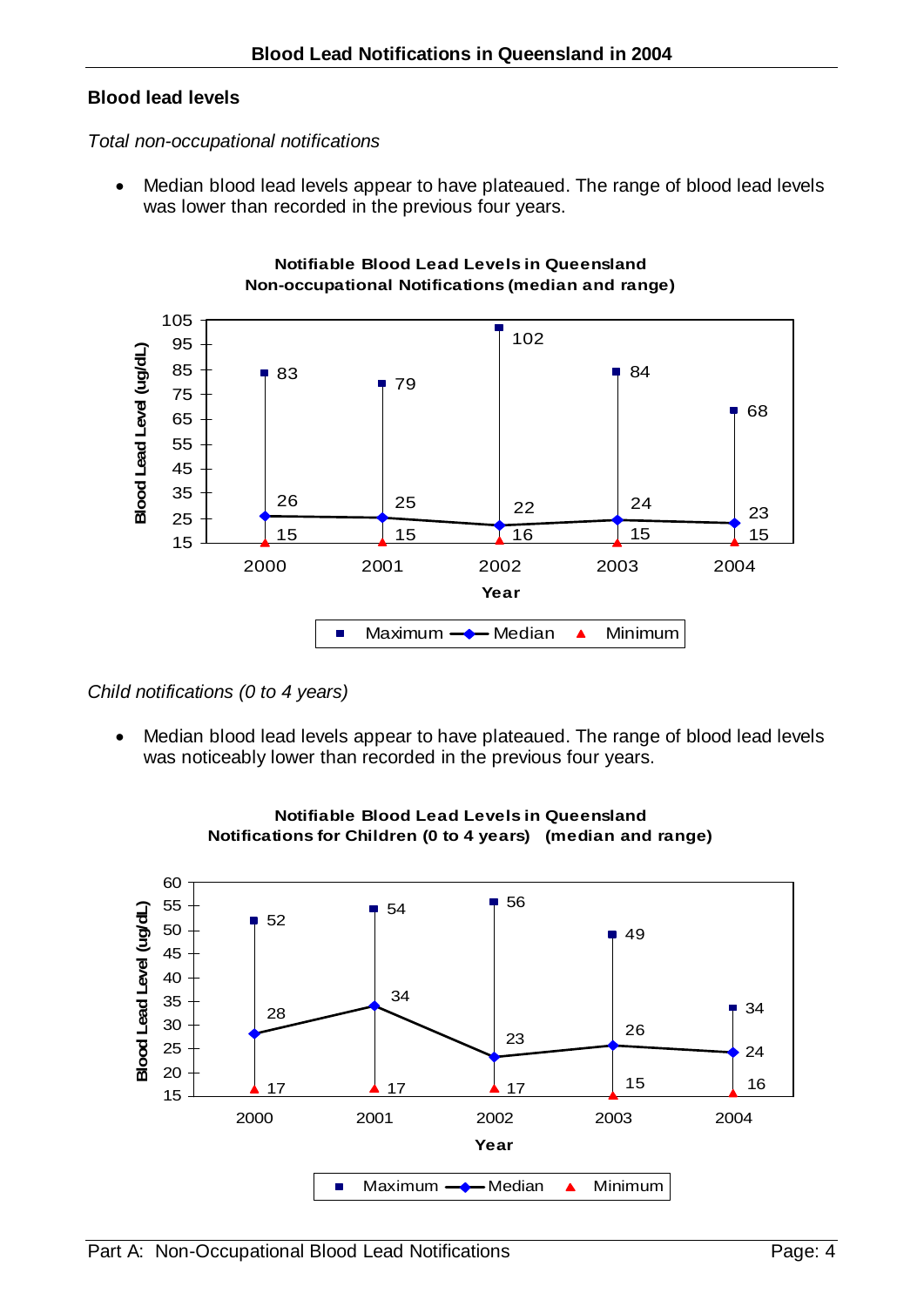#### **Age range**

• In 2004, ages ranged from one to 74 years.

#### **Gender**

• 19 notifications (68%) were males.

Note: The blood lead level criteria for notification in Queensland is the same for males and females and does not differentiate for females of reproductive capacity or who are pregnant or breast feeding.

#### **Causes**

- 21 notifications (75%) were caused through exposure to lead paint.
- The next most common cause of exposure was at a rifle range (three notifications or 11%).



#### **Location**

- Six notifications (21%) were from the Brisbane south region (other than the Gold Coast Population Health Unit and the Darling Downs Population Health Unit).
- Notifications continued to decline in the Brisbane North Population Health Unit.

| <b>Population Health Unit</b>                | 2000 | 2001 | 2002 | 2003 | 2004 |
|----------------------------------------------|------|------|------|------|------|
| Brisbane North                               | 10   | 11   | 10   | 4    | 2    |
| Brisbane south region (other than Gold Coast |      |      |      |      |      |
| and Darling Downs)                           | 19   | 13   | 6    | 25   | 6    |
| Cairns                                       |      |      |      | 3    |      |
| Darling Downs                                | 3    |      |      | 3    | 4    |
| <b>Gold Coast</b>                            | 3    | 3    | 3    | 0    | 3    |
| Rockhampton                                  |      |      | 5    | 8    | 5    |
| <b>Sunshine Coast</b>                        |      | 9    |      | 5    |      |
| Townsville                                   | 8    | 2    | 5    | 8    | 5    |
| Wide Bay                                     |      | 5    |      |      |      |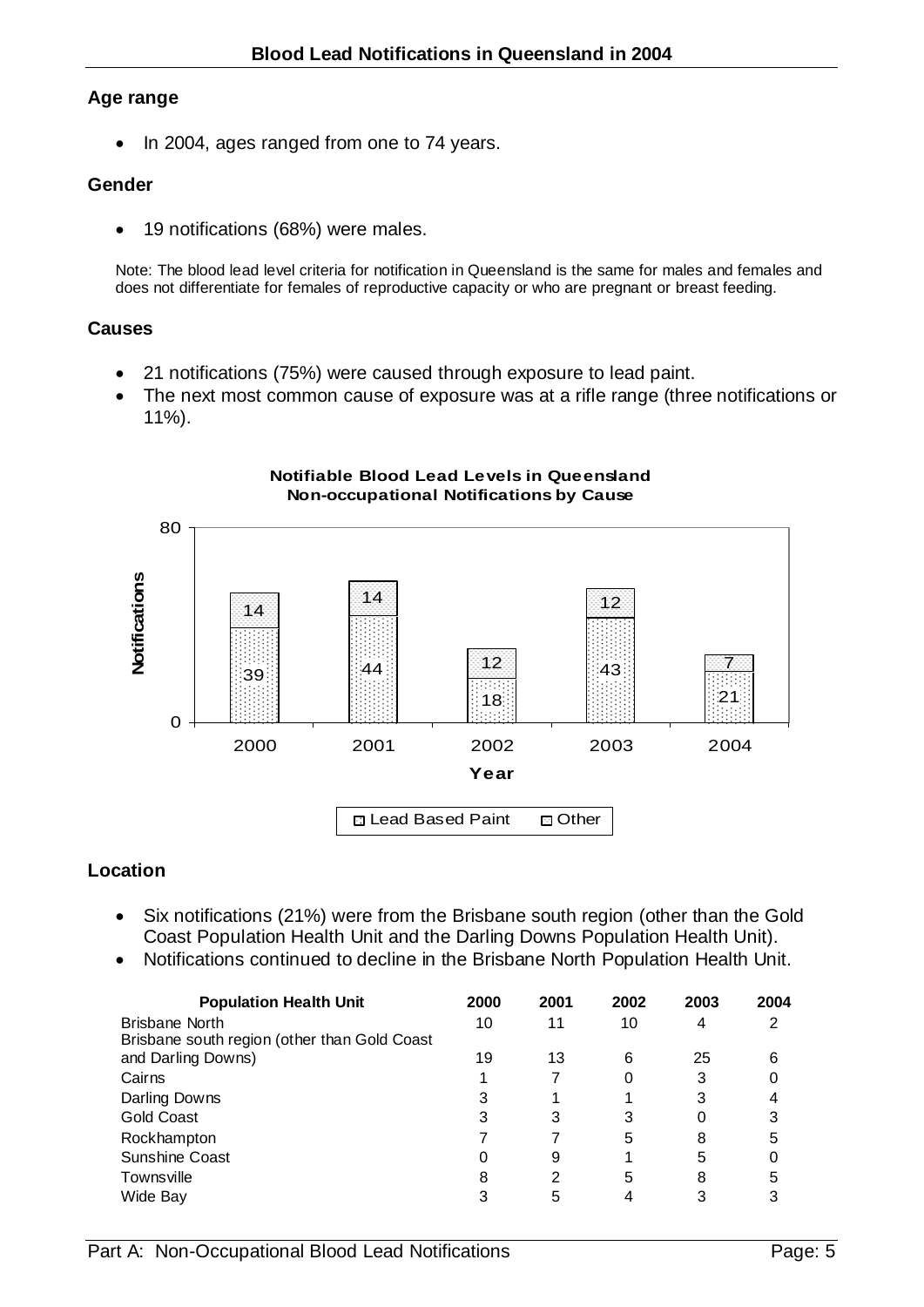#### **Key Findings for Non-Occupational Notifications in 2004**

- Total notifications in 2004 decreased significantly from the previous year and were lower than recorded in the previous four years.
- The number of notifications for children aged 0 to four years in 2004 was lower than recorded in the previous nine years.
- The median blood lead levels for total non-occupational notifications and child notifications (0 to 4 years) in 2004 appear to have plateaued.
- The most common cause (75%) of exposure for non-occupational notifications was from lead based paint.
- The most common location (21%) for notifications was the Brisbane south region.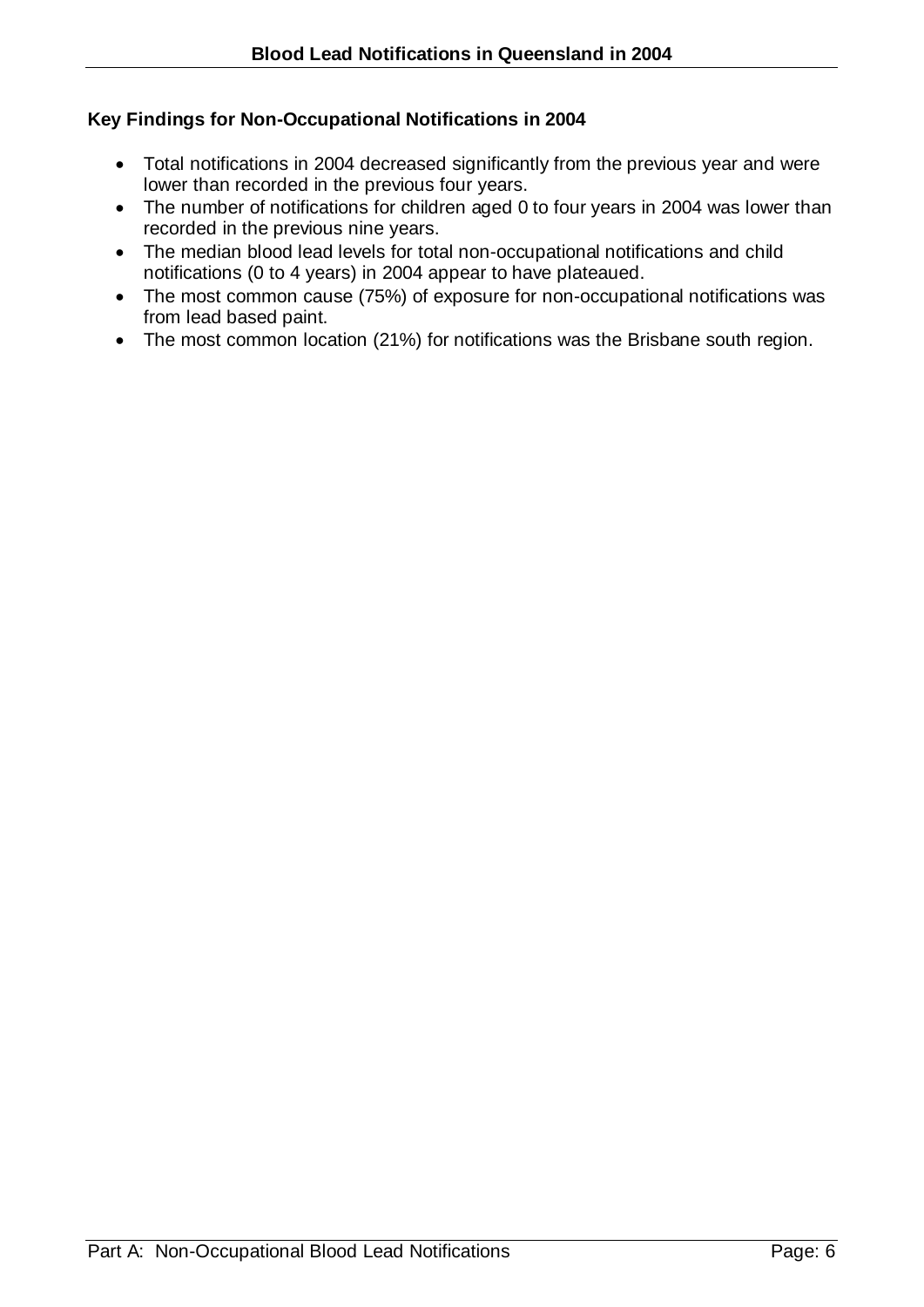### **Part B: Occupational Blood Lead Notifications in 2004**

**Notifiable Blood Lead Levels in Queensland**

#### **Total notifications**

• Occupational notifications have declined significantly since 2000.



#### **Blood lead levels**

• Median blood lead levels remain close to the notification criteria level of 50 ug/dL. The range of blood lead levels was lower than recorded in the previous four years.